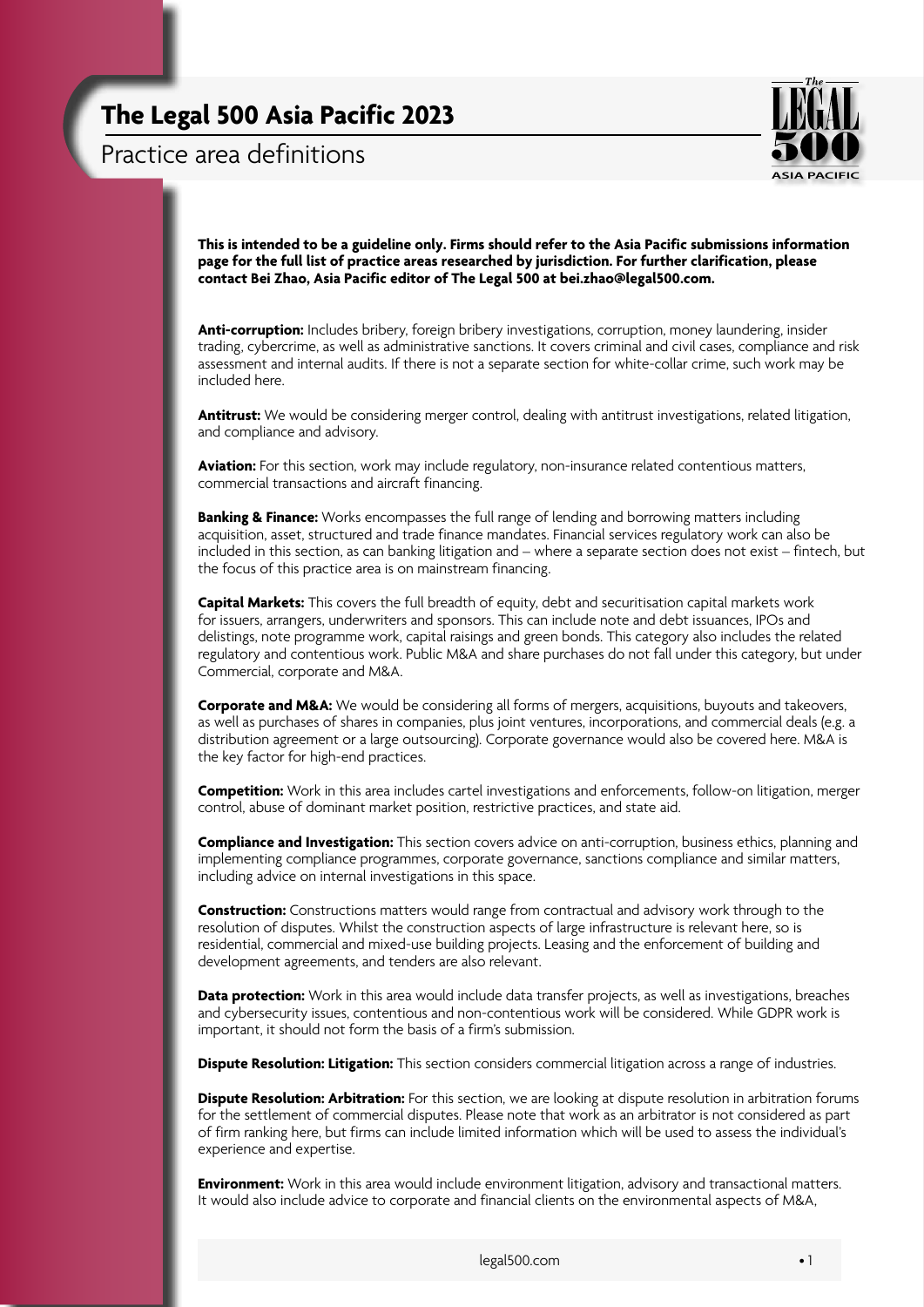Practice area definitions



financings, securities offerings and other transactions that involve due diligence and potential environmental insurance issues.

**Energy and natural resources (transactions and regulatory):** Work in this area would consider activity in energy-related infrastructure projects, energy financing, licensing transactions, and energy-sector M&A. We would also be looking for related regulatory expertise.

**Financial services regulatory:** This area covers advisory and contentious matters. Investigations by regulatory authorities into banks, other financial entities and insurers are relevant. Submissions could also include internal investigations. Advice may relate to risk products, financial products/new product launches and payment systems together with advising on licensing, and compliance.

**Fintech:** We are currently treating fintech as an industry sector. This practice sits at the intersection between financial services and technology; there may also be some crossover with IP and tax matters. Work would involve regulatory (including payment services) advice, compliance projects, data security and privacy advice, assistance with smart contracts, advising on e-payment services, capital raisings through the offering of tokens on blockchain, insurtech, crowdfunding, robo-advice, and structuring lending platforms, as well as the full range of legal services to fintech companies.

**Insurance:** For this section, we consider contentious and non-contentious work. The main driver of standout work will be high-stakes litigation. Relevant work includes but is not limited to general/commercial liability claims, D&O disputes, major professional liability disputes, energy-related disputes, and aviation and maritime insurance claims. Non-contentious work would look at a variety of corporate, financing, and commercial transactions for clients in the insurance industry. This section will also consider advice on the regulatory components of the creation of new insurance products.

**Intellectual Property:** Here we would be looking at a firm's ability to cover the full scope of IP work, across all types of IP (patents, trade marks, copyright, designs and digital forms of IP (e.g. software rights). Both contentious and advisory work as well as registration/filing/prosecution should be included as well as anticounterfeiting/anti-piracy work and domain name disputes. Complex work for high-calibre clients will be an advantage.

**International trade:** Work in this area would include advising on anti-dumping, economic sanctions and trade embargoes, export controls, customs issues and trade remedy proceedings, investigations, international trade agreements, and WTO law.

**Investment Funds:** This section covers the formation and management of investment funds. Regulatory work will also be important here. The investment activity of private funds – advising a private equity house on the purchase of a company or real estate assets for instance – is not part of this section.

**Labour & Employment:** This considers a mix of contentious and advisory matters. Work may relate to collective bargaining/actions, whistleblower claims, restrictive covenant disputes, senior executives, pay equity disputes, the employment aspects of transactions, restructuring, and employment-related investigations. Business immigration is also included in this section, where we are ranking firm's ability to advise across the spectrum of an employer's immigration programme, including recruitment, workforce planning, HR policy and global mobility. While firms should demonstrate some evidence of drafting employment agreements and advising on internal employment policies, this should not form the basis of a firm's submission.

**Life sciences and healthcare:** industry focus ranking such as life sciences and healthcare are intended to rank only the firms with dedicated cross-practice teams focused on advising high-profile clients across the sector. Firms must demonstrate that they offer a breadth of advice to clients, including regulatory, IP, transactional, capital markets, compliance, disputes and commercial advice. They are not aimed at firms offering only single practice advice (for example IP/employment/real estate), no matter how strong the client base may be in this sector.

**Media and entertainment:** Work in this space would include corporate transactions in the media or entertainment sectors, both traditional media and new digital media; digital streaming; and related regulatory issues. Defamation cases, reputation management issues, and rights issues should also be included. Content clearance, licensing; digital rights management, data analytics and privacy may also be included.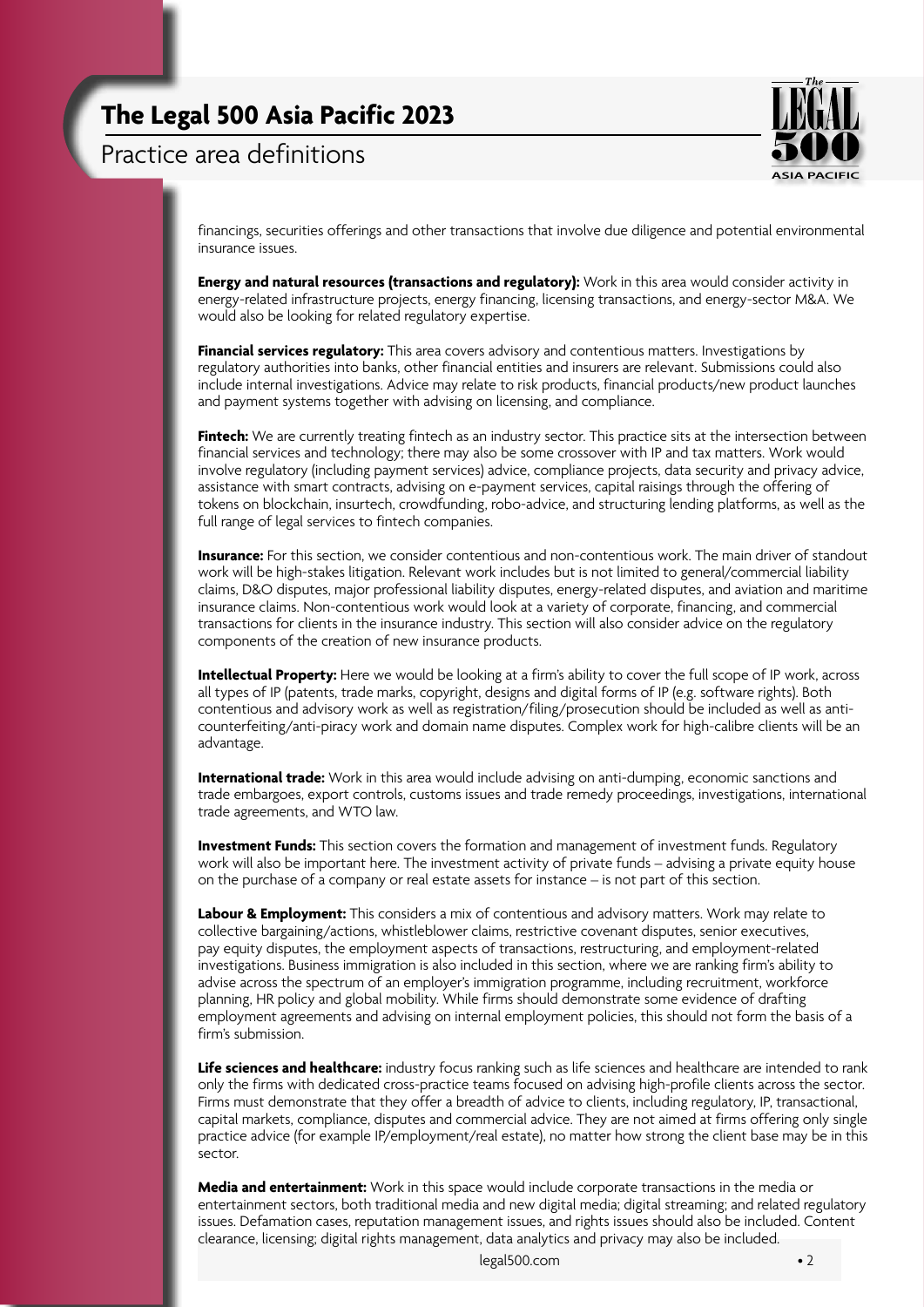Practice area definitions



**Native title:** This section refers to the laws governing the affairs of Australia's Indigenous peoples. The primary focus of the section is advice to project proponents and Indigenous groups on land access and land rights, alongside definitions and legal enforcement of native title rights.

**Private Equity:** We are looking at a firm's ability to advise on large, high-profile private equity deals. This would include buyout work, secondary buyouts, going-private transactions, portfolio company acquisitions and exits for high-profile houses. We will also be looking at the breadth and market profile of a firm's client base. Where no separate category exists, we would also be considering venture capital transactions.

**Private client/Private wealth and family law:** This section covers wealth management, divorce, children, international family law, probate and estate management (contentious and non-contentious), tax planning, trust administration, trusts, wills, arts law, and charities and not-for-profit (establishment of charities and foundation issues).

#### **Projects & Energy:**

**Projects:** We are looking at financing, refinancing, development and litigation work. Projects generally covered in this section includes, but are not limited to, pipelines, telecommunications infrastructure, transmission lines, airports, ports and bridges and social infrastructure such as schools, housing, hospitals, roads and rail developments.

**Energy:** Work in this area would consider activity in energy-related infrastructure projects, energy financing, licensing transactions, energy-sector M&A and disputes. We would also be looking at regulatory expertise.

**Project development:** This section would take in PPPs, preliminary evaluations, and procurement phases of all manner of projects from social infrastructure developments to large-scale road, rail, and energy projects. This may also include reference to financing and regulatory matters. Design, construction, operation, and maintenance contracts may also be part of the project.

**Real estate:** The focus here is on commercial property, namely mixed-use developments; hotel and leisure, and retail and large residential matters. Firms would be expected to be advising on real estate-related M&A, developments, investment, leasing, litigation, and financing.

**Regional International arbitration:** This section acts as an overview of firms' capabilities in international arbitration across the Asia-Pacific region. This section looks at dispute resolution in arbitration forums for the settlement of investor state arbitration and international commercial arbitration. To the extent that a firm is involved in both, it should aim to highlight its activity in each area. Firms are also encouraged to highlight their international relationships, jurisdictional expertise, language skills within the team, etc. This section will also consider the enforcement of international arbitral awards. This section looks at firms as broader units, and does include members of such affiliates/member firms; some offices may operate with varying degrees of integration, and as such, this section should be read alongside the jurisdiction-byjurisdiction coverage.

**Regulatory:** The content and range of work in this section will vary in different countries, depending on the other practice area sections that are included. For example, financial services regulations may be included here if there is not a separate section for this work. The same could apply to areas such as the regulation of FinTech and securities. Advisory and contentious work relating to government and other regulatory authorities would be included.

**Restructuring and insolvency:** For this area, we are looking at firms acting for all parties involved in insolvencies, bankruptcies, administrations or other distressed financial or business circumstances. Involvement in domestic and cross-border restructuring will also be considered.

**Shipping:** For this section, work may include collision, damage, loss, cargo claims, charter party and bills of lading disputes, other shipping-related disputes, shipbuilding, ship sale and purchase, and ship financing.

**Start-up and venture capital:** This section generally includes early or late stage venture financings, partnerships, commercial, corporate and M&A transactions, IPOs, licensing, tax, data privacy, and regulatory compliance matters. Firms ideally should show good experience in all areas, acting for start-ups, growth companies, individual investors and venture capital funds.